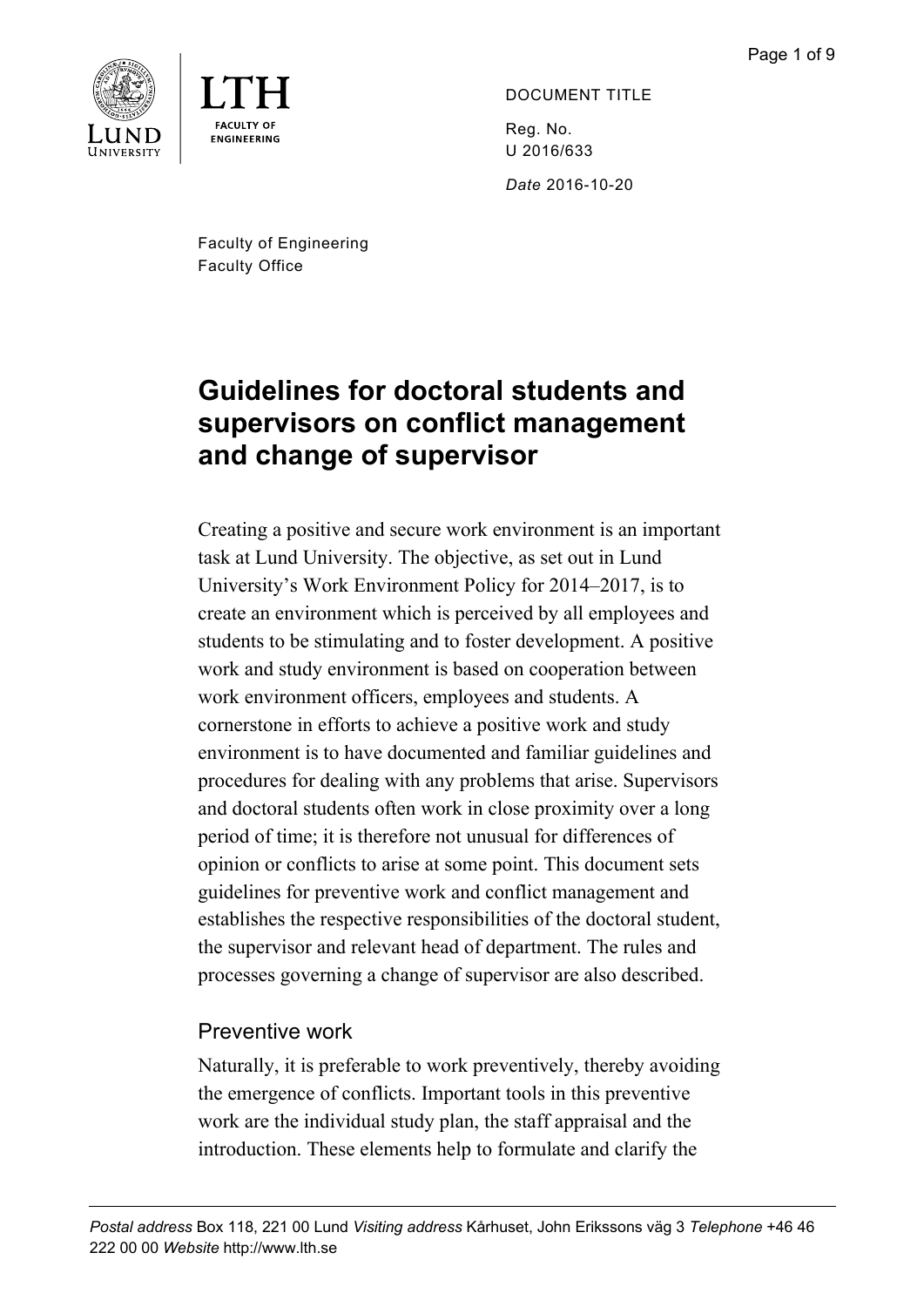expectations and demands of the doctoral student, the supervisors and the department. More about this below.

#### Individual study plan

At the time of admission to third cycle studies, an individual study plan is to be drawn up. The study plan contains of content and implementation of the study programme. The study plan is to describe the research project, the required reading, courses, supervision and other resources that are required for the study programme to be completed effectively within the given timeframe. It is important for the doctoral student and the supervisor to be in agreement about the study plan and for its goals to be realistic.

The individual study plan is to clarify what rights, obligations and expectations there are in the relationship between the faculty, the department, the supervisors and the individual doctoral student. The individual study plan then functions as a support for the doctoral student and the supervisor in the day to day work of a research studies programme.

It is of the utmost importance for both the doctoral student and the supervisor that the individual study plan be updated as the research studies progress; a structured and well-planned study plan can minimise the risk of misunderstandings regarding the project and its intermediary goals, departmental duties and supervision. Many of the problems which arise within third cycle education can be avoided if a functioning individual study plan is in place.

The individual study plan shall, according to the Higher Education Ordinance, be followed up and updated at least once per year. Meetings to update the individual study plan are to be attended by the supervisors, the doctoral student and the head of department or another representative of the department appointed by its head. The updated plan is to be signed by all participants. Finally, the head of department approves the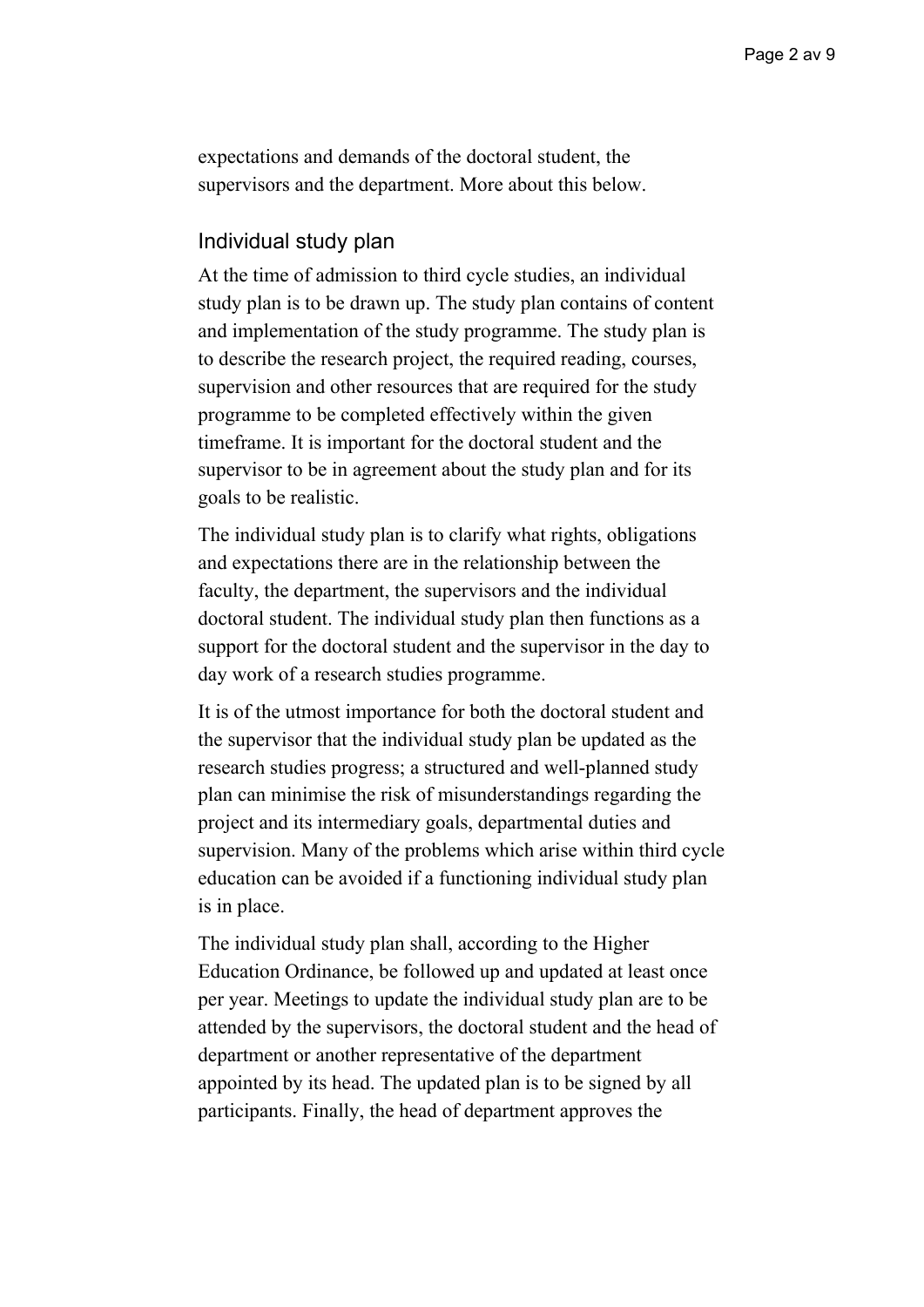updated study plan and is responsible for ensuring that it is archived and registered in LADOK.

## Staff appraisals

Every year, in addition to the meeting to update the individual study plan, each doctoral student is to have a staff appraisal with the head of department or with a person appointed by the head of department (not the supervisor). The staff appraisal is a very important tool in systematic work environment management, which aims to develop both the doctoral student and the organisation. In cases where the roles of head of department and supervisor coincide, the staff appraisal is to be conducted with another suitable person.

The appraisal is to cover the doctoral student's entire work situation. The manager and the doctoral student are to follow up results and work performance, clarify goals and expectations, discuss development and training needs and the allocation of responsibility. Issues of job satisfaction and work relationships are also to be discussed, as well as issues concerning leadership and supervision.

It is also important that continuous follow-up be done in the period leading up to the next appraisal. The responsibility for follow-up lies with the head of department or with the person appointed by him or her.

### LTH introduction

All doctoral students are recommended to take part in LTH's introductory course for doctoral students. This serves to provide information on the structure of research studies at an early stage, and on the rights and obligations of the doctoral student, the supervisor and the University.

### Conflict management

A conflict which has arisen between a supervisor and a doctoral student is to be handled swiftly and professionally. Regardless of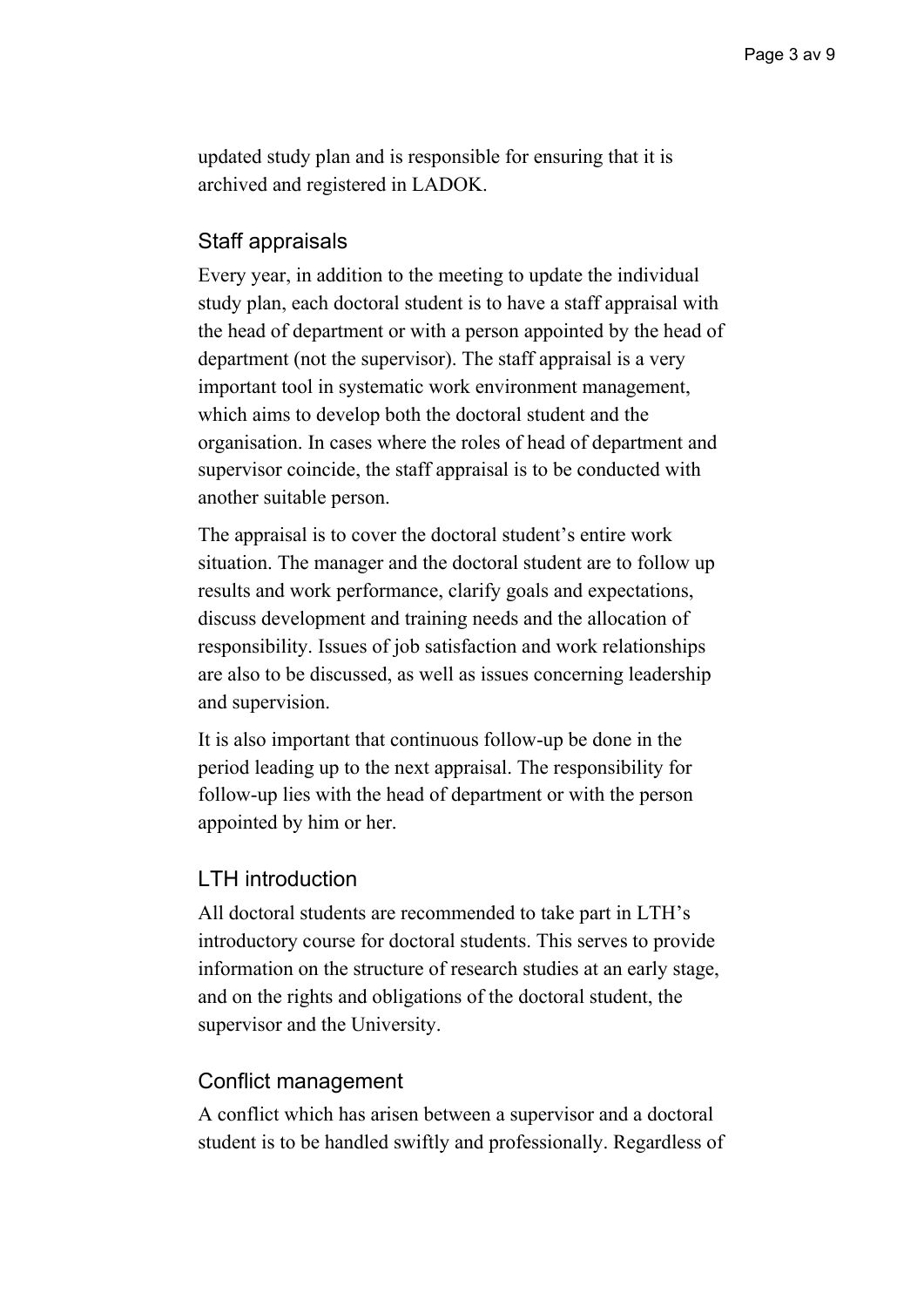their nature, it is important to discuss problems at an early stage. Both the supervisor and the doctoral student are obliged to contribute to finding a solution to the situation which has arisen. It is important to keep discussions factual and constructive.

The head of department, in his or her role as employer/work environment manager, is also to be informed at an early stage and involved with the aim of helping to resolve the difference of opinion. In cases where the head of department has too close a collaboration with one of the parties involved, he or she is to appoint another person to take part in the discussions.

Getting support from a third party with experience of practical procedures and knowledge of conflict management is advisable. At LTH, professional help is available within LTH's human resources division for difficult conversations and conflict management. It is also possible to get support from the person with special responsibility for research studies at the department, or from one of LTH's research programme directors and the Occupational Health Service. As an employee, the doctoral student has the right to summon his or her union representative and can also contact the doctoral student representative who is to provide advice, information and support to individual doctoral students at Lund University.

The appendices contain concrete tips as to what to bear in mind when holding these discussions.

#### Guidelines

The responsibilities and obligations of the principal supervisor, the doctoral student and the head of department in conflict prevention and conflict management.

#### **The responsibilities and obligations of the principal supervisor in relation to the doctoral student:**

• To discuss and clarify the supervisory role with the doctoral student and to discuss and establish the mutual expectations of the doctoral student and the supervisor.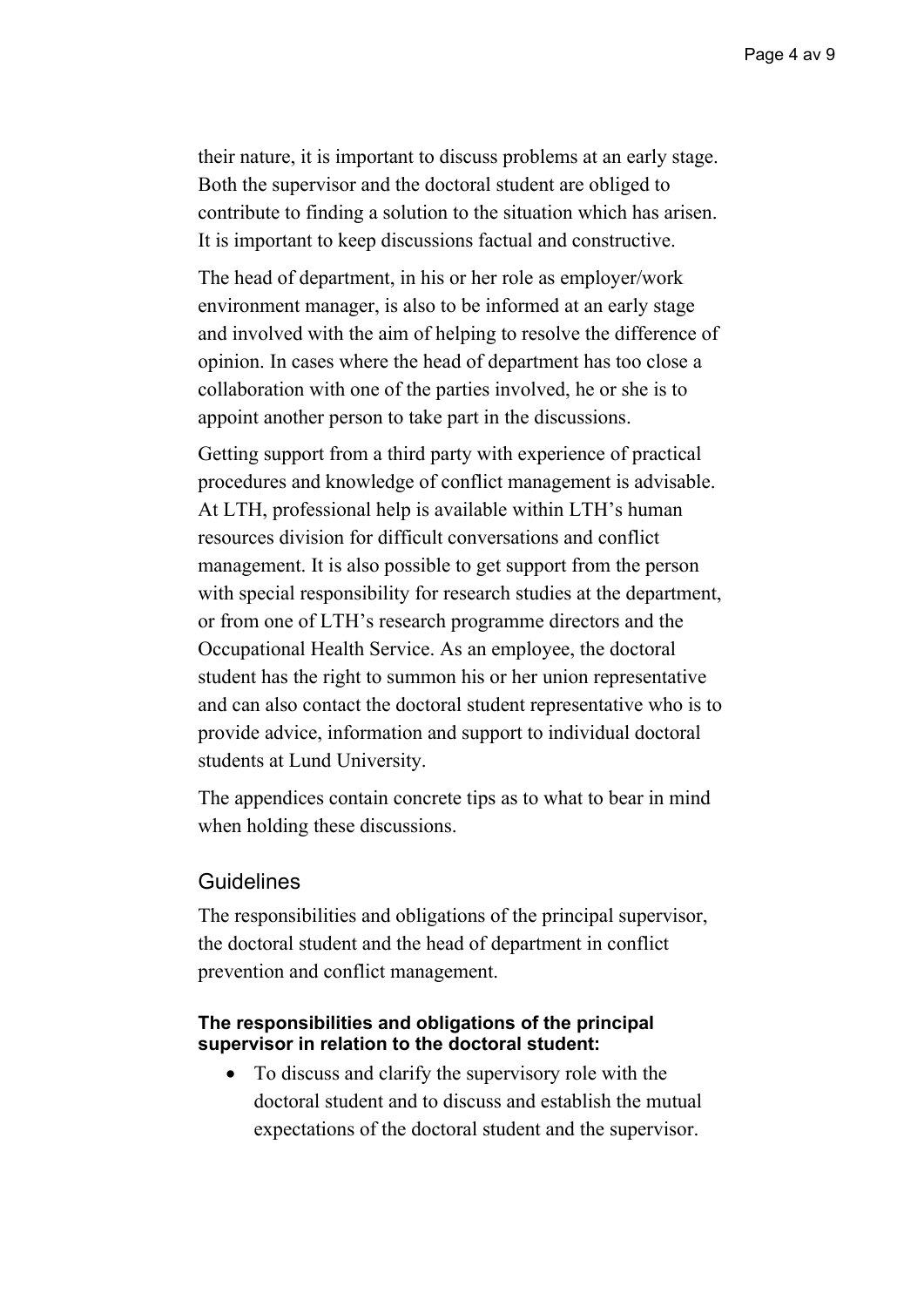- To pay attention to study conditions which could be detrimental to the doctoral student's development and progress and to take measures to rectify them.
- To pay early attention to difficulties and/or conflicts which arise in research studies or in relationships and discuss them with the doctoral student.
- To actively contribute to ensuring that measures are taken if a conflict arises.
- To inform the head of department.
- To involve the head of department where necessary.
- To take continued responsibility for the follow-up of the doctoral student's research studies.
- To continue to take an active part in the follow-up of the individual study plan.
- To follow the agreements set out in the individual study plan.
- To provide the doctoral student with continued advice and support in everyday work.

### **The responsibilities and obligations of the doctoral student:**

- To discuss the mutual expectations of the doctoral student and the supervisor.
- To pay early attention to difficulties and/or conflicts which arise in research studies or in relationships and to discuss them with the supervisor.
- To actively contribute to and take part in the implementation of the measures put in place to resolve the conflict.
- To involve the head of department where necessary.
- To follow the agreements set out in the individual study plan.
- To get support and help from a union representative and/or the doctoral student representative if desired.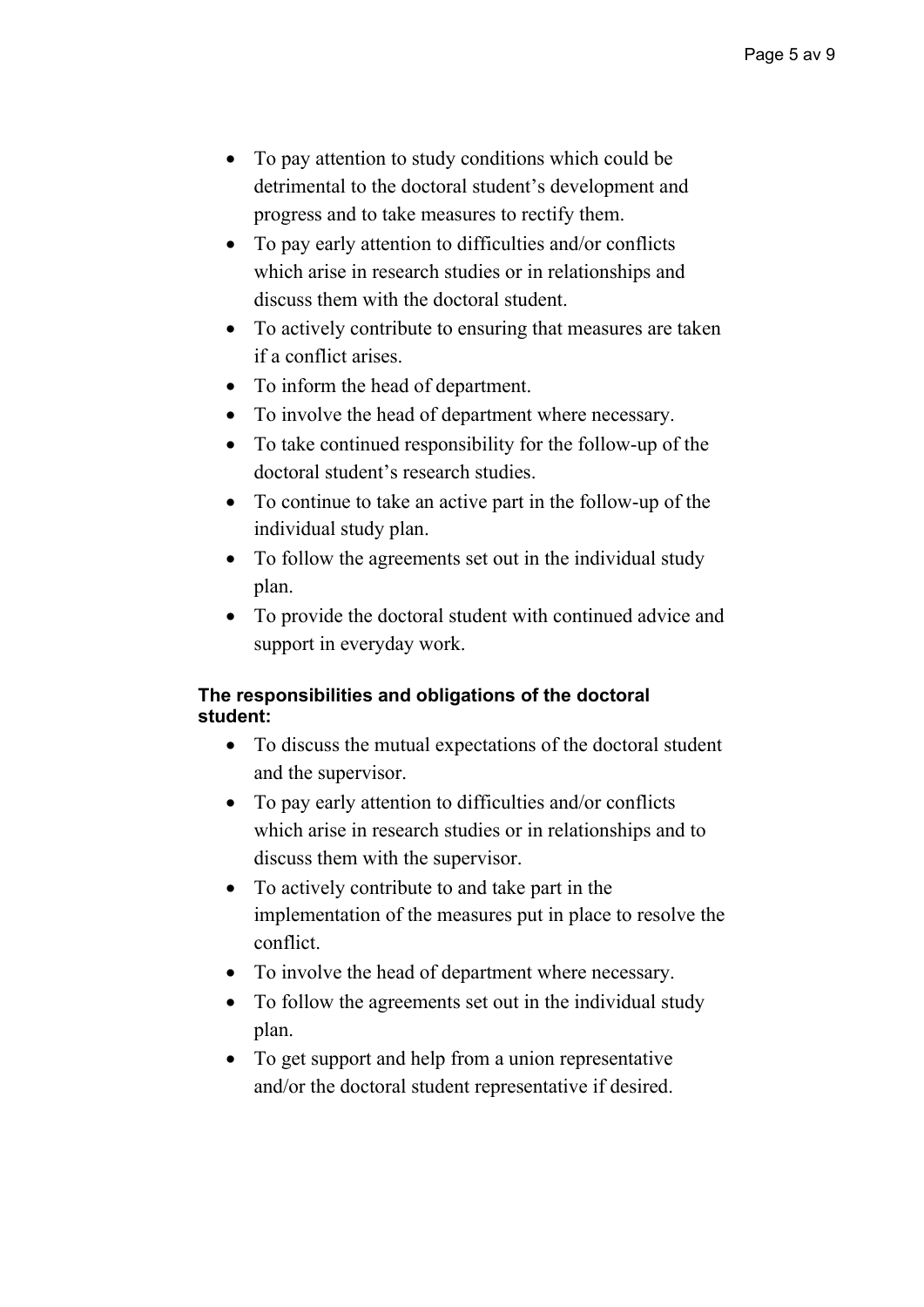## **The responsibilities and obligations of the head of department:**

- To assume overall responsibility for the work environment for all employees at the department, including all doctoral students
- To lead and assign work.
- In case of conflict, to speak with both parties and gather documentation with the aim of putting suitable measures in place to resolve the conflict.
- Where necessary, to obtain support from others such as the human resources division at LTH, the directors of studies for the third cycle and/or the Occupational Health Service.
- To inform the doctoral student that he or she has the right to help from the union or the doctoral student representative.
- To swiftly/promptly appoint a new supervisor if a written request for a change of supervisor is submitted by the doctoral student.
- To ensure that the process concerning the change of supervisor and the measures taken are documented.
- To ensure that the individual study plan is updated and registered in LADOK.
- To have one or several follow-up appraisals with the doctoral student and the new supervisor in order to ensure that everything is working as it should.
- To follow up the situation for the previous supervisor.
- To analyse and learn from the incident in order to avoid a repeat.

# Change of supervisor

Experience shows that, in the vast majority of cases, research studies are completed with the supervisory team appointed from the beginning. However, there are a number of situations in which it becomes necessary to appoint a new supervisor.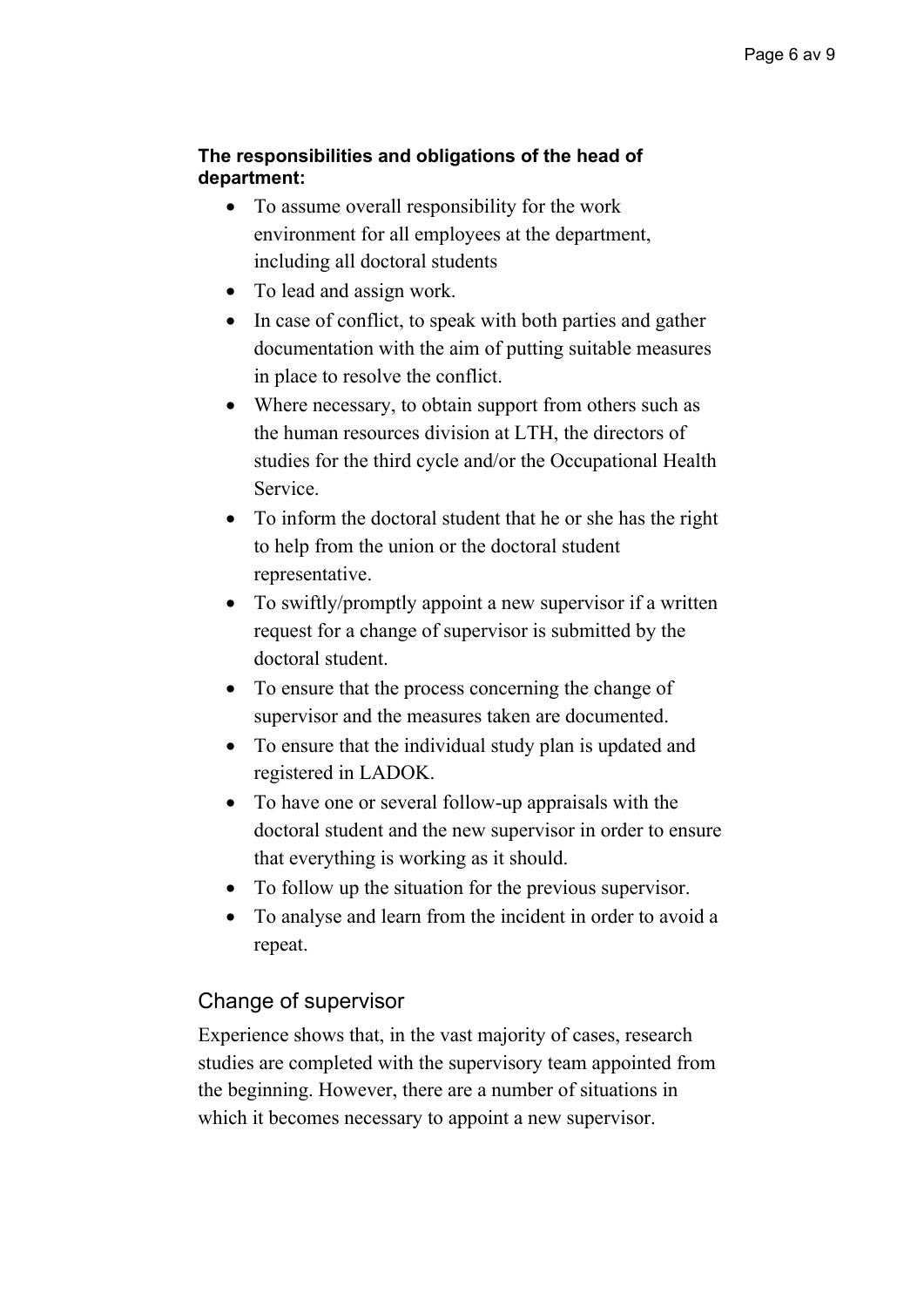The Higher Education Ordinance states that "A doctoral student who so requests shall be allowed to change supervisor". The change of supervisor can take place on the initiative of either the doctoral student or the supervisor, with a written request to the head of the relevant department. No justification need be provided. Changing supervisors can often be associated with a financial dilemma in cases where projects are usually externally funded and linked to a certain supervisor.

The head of department is to appoint a new supervisor. A doctoral student who wishes to change supervisor can provide suggestions as to a new supervisor but does not have the right to demand a certain supervisor. The change of supervisor is to be documented and followed up by the head of department. The matter is to be dealt with swiftly so that the research studies are not delayed and the doctoral student can continue his or her thesis work with the same principal focus as that specified at the time of admission.

#### **Brief description of the process:**

- 1. The doctoral student or the supervisor contacts the head of department for a discussion about the need to change supervisor.
- 2. A written request for a change of supervisor is submitted to the head of department. No justification is required.
- 3. The head of department appoints a new supervisor.
- 4. The head of department documents the change of supervisor in LADOK.
- 5. The study plan is updated and followed up together with the doctoral student, the new supervisor and the head of department, and entered in LADOK.

A change of supervisor may also take place for a reason other than a request from the doctoral student; for example if the supervisor changes his or her place of work, retires, is put on sick leave or takes authorised leave of absence for a long period. In these cases the head of department decides on suitable measures.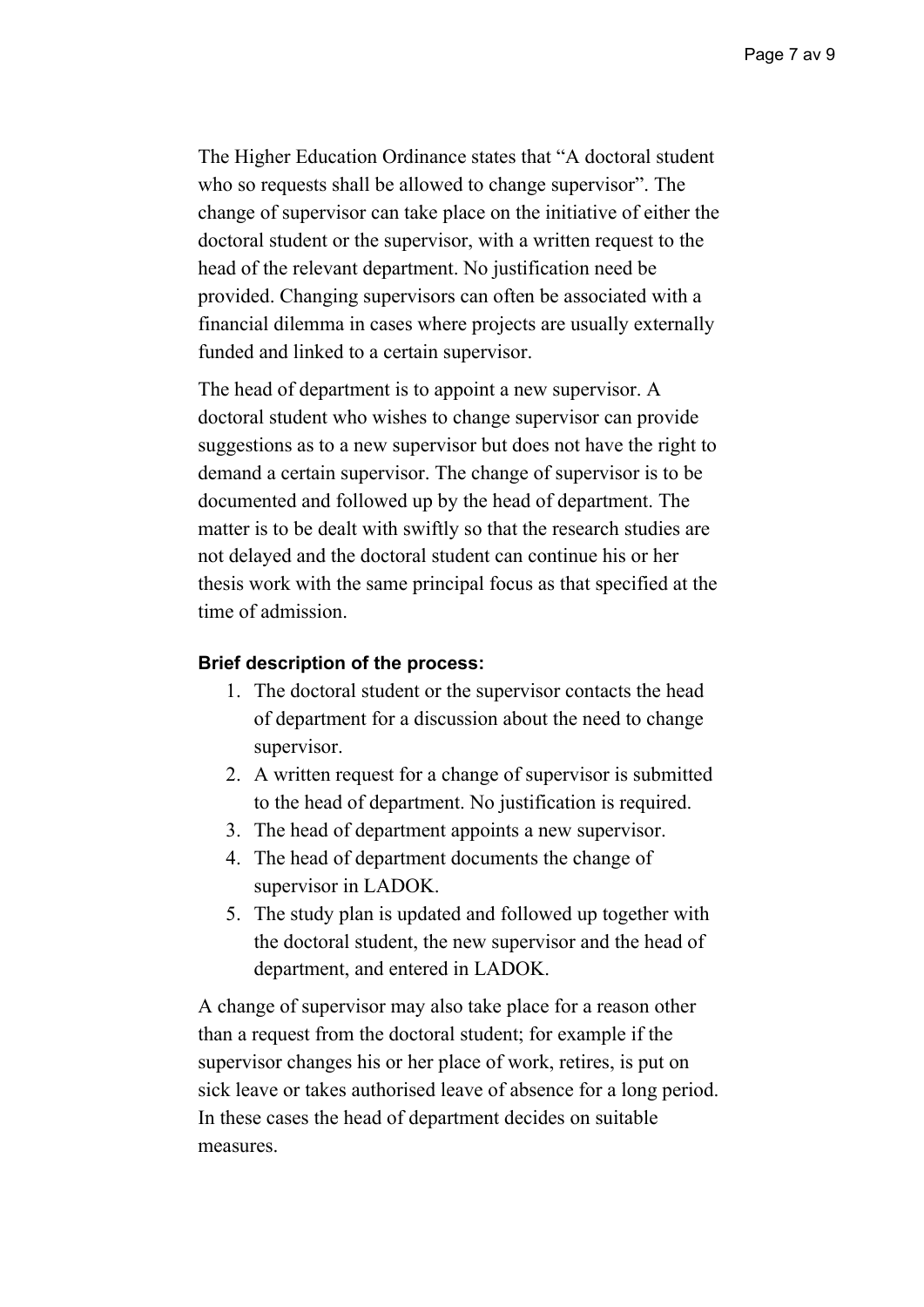# Appendix 1

What to bear in mind during discussions

- 1. Identify the purpose of the discussion, be concrete about its content.
- 2. Agree on how long the discussion can take.
- 3. Hold the discussion in a neutral setting where you will not be disturbed (turn off all mobile phones).
- 4. Agree on basic principles.
	- a. Do not interrupt one another; let the person speaking finish.
	- b. Make an effort to understand one another; it is not about who is right or wrong – avoid arguing.
	- c. Deal with the issue at hand, rather than attacking the person.
	- d. Be factual and constructive, use only factual information.
- 5. Avoid verbosity.
- 6. What can you do to solve the problem? Focus on what you can change.
- 7. Express yourself in the first person and avoid any secondhand information.
- 8. Document progress:
	- a. What was the conversation about?
	- b. What agreements were reached?
	- c. Time considerations.
	- d. What decisions were taken?
- 9. Engage a third party. Although both parties involved may strive to collaborate, it can sometimes be hard to move forward. In that case, involving a third party can be helpful.